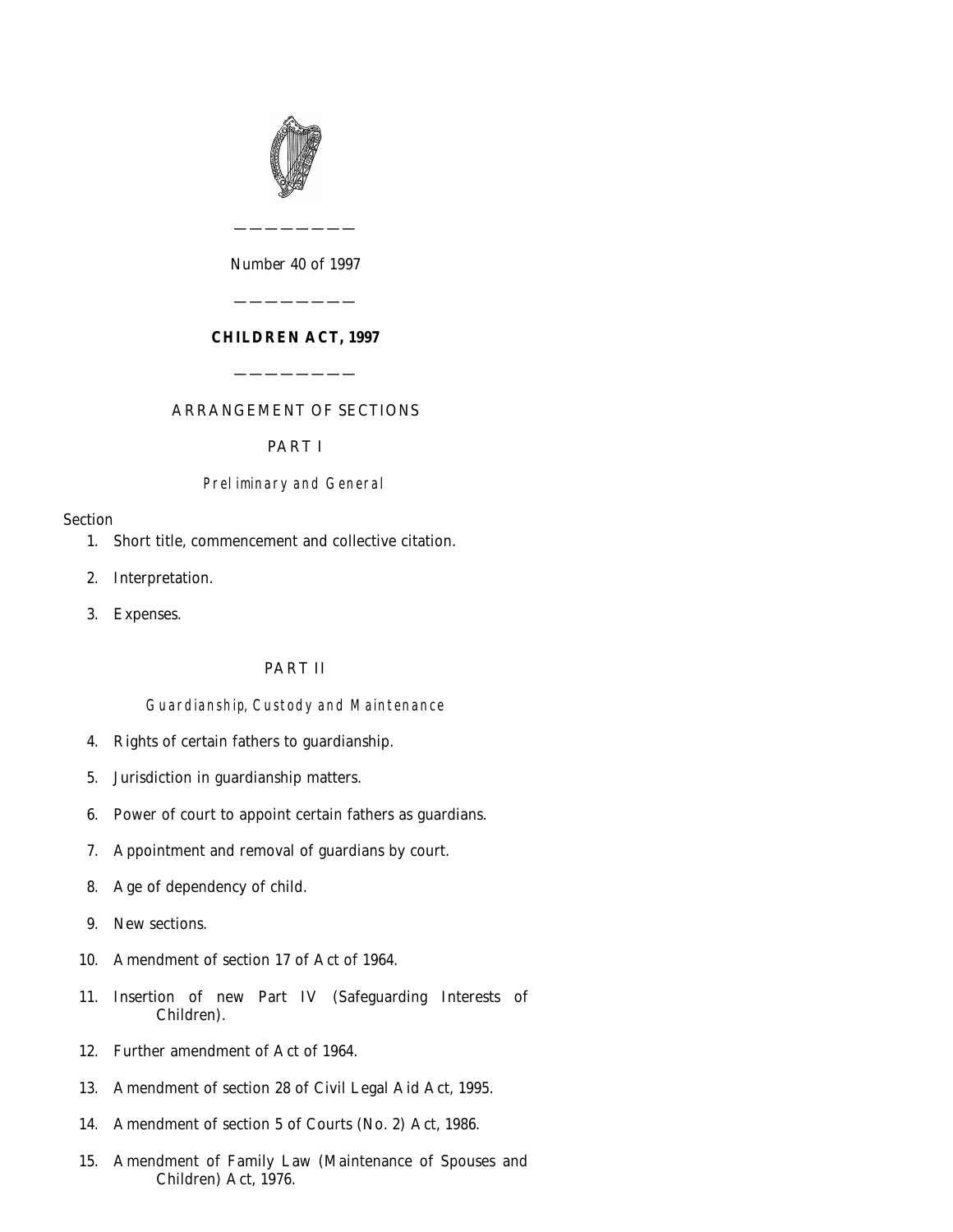### Section

- [16. Amendment of section 41 of Judicial Separation and Family](#page-15-0) Law Reform Act, 1989.
- [17. Amendment of section 20 of Child Care Act, 1991.](#page-15-0)
- [18. Amendment of section 2 of Child Abduction and Enforce](#page-15-0)ment of Custody Orders Act, 1991.

### PART III

## Evidence of Children

- [19. Interpretation.](#page-16-0)
- [20. Application of](#page-16-0) *Part III*.
- [21. Evidence through television link.](#page-16-0)
- [22. Evidence through intermediary.](#page-16-0)
- [23. Admissibility of hearsay evidence.](#page-17-0)
- [24. Weight of hearsay evidence.](#page-17-0)
- [25. Evidence as to credibility.](#page-18-0)
- [26. Copies of documents in evidence.](#page-18-0)
- [27. Transfer of proceedings.](#page-18-0)
- [28. Oath or affirmation not necessary for child witnesses.](#page-19-0)

#### Acts Referred to

————————

| Adoption Acts, 1952 to 1991                                 |              |
|-------------------------------------------------------------|--------------|
| Age of Majority Act, 1985                                   | 1985, No. 2  |
| Child Abduction and Enforcement of Custody Orders Act, 1991 | 1991, No. 6  |
| Child Care Act, 1991                                        | 1991, No. 17 |
| Civil Legal Aid Act, 1995                                   | 1995, No. 32 |
| Courts Act, 1981                                            | 1981, No. 11 |
| Courts Act, 1991                                            | 1991, No. 20 |
| Courts (No. 2) Act, 1986                                    | 1986, No. 26 |
| Family Law Act, 1995                                        | 1995, No. 26 |
| Family Law (Divorce) Act, 1996                              | 1996, No. 33 |
| Family Law (Maintenance of Spouses and Children) Act, 1976  | 1976, No. 11 |
| Guardianship of Children Acts, 1964 to 1997                 |              |
| Guardianship of Infants Act, 1964                           | 1964, No. 7  |
| Judicial Separation and Family Law Reform Act, 1989         | 1989, No. 6  |
| Status of Children Act, 1987                                | 1987, No. 26 |
| Succession Act, 1965                                        | 1965, No. 27 |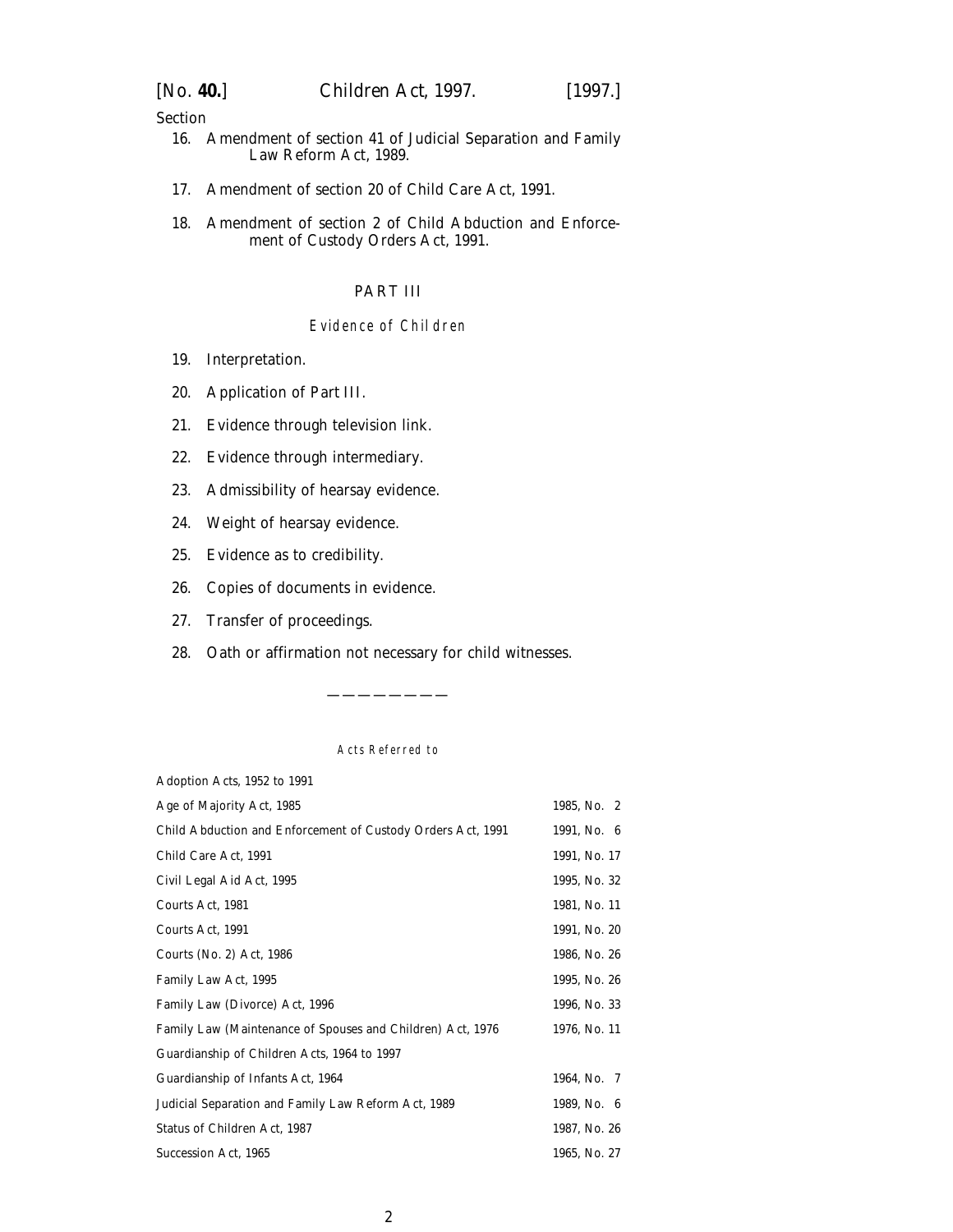<span id="page-2-0"></span>

*Number* 40 *of* 1997

————————

### **CHILDREN ACT, 1997**

————————

————————

AN ACT TO AMEND THE GUARDIANSHIP OF INFANTS ACT, 1964, BY PROVIDING A MECHANISM FOR AND RELATING TO THE RECOGNITION OF NATURAL FATHERS AS GUARDIANS, FOR THE TAKING INTO ACCOUNT OF THE WISHES OF CHILDREN IN GUARD-IANSHIP, CUSTODY AND ACCESS DECISIONS AFFECT-ING THEIR WELFARE, AND FOR THE SAFEGUARD-ING OF THE INTERESTS OF CHILDREN, INCLUDING THEIR REPRESENTATION, IN CERTAIN COURT PRO-CEEDINGS; AND RELATING TO THE GIVING OF EVI-DENCE IN CIVIL PROCEEDINGS BY CHILDREN BY MEANS OF TELEVISION LINKS AND THROUGH INTERMEDIARIES AND THE ADMISSIBILITY OF AND WEIGHT TO BE GIVEN TO SUCH EVIDENCE; AND TO AMEND THE CIVIL LEGAL AID ACT, 1995, THE COURTS (No. 2) ACT, 1986, THE JUDICIAL SEPARATION AND FAMILY LAW REFORM ACT, 1989, THE CHILD CARE ACT, 1991, THE CHILD ABDUCTION AND ENFORCEMENT OF CUSTODY ORDERS ACT, 1991, AND THE FAMILY LAW (MAINTENANCE OF SPOUSES AND CHILDREN) ACT, 1976; AND FOR RELATED PUR-POSES. [9*th December,* 1997]

#### BE IT ENACTED BY THE OIREACHTAS AS FOLLOWS:

### PART I

#### Preliminary and General

**1.**—(1) This Act may be cited as the Children Act, 1997.

Short title, commencement and collective citation.

(2) This Act, except *section 11* (insofar as it inserts sections 20, 21, 22, 26, 28 and 29 into the Act of 1964) and *Part III* shall come into operation one month after the date of its passing.

(3) *Section 11* (insofar as it inserts sections 20, 21, 22, 26, 28 and 29 into the Act of 1964) and *Part III* shall come into operation on such day or days as may be fixed by the Minister by order or orders, either generally or with reference to a particular purpose or provision, and different days may be so fixed for different purposes and different provisions.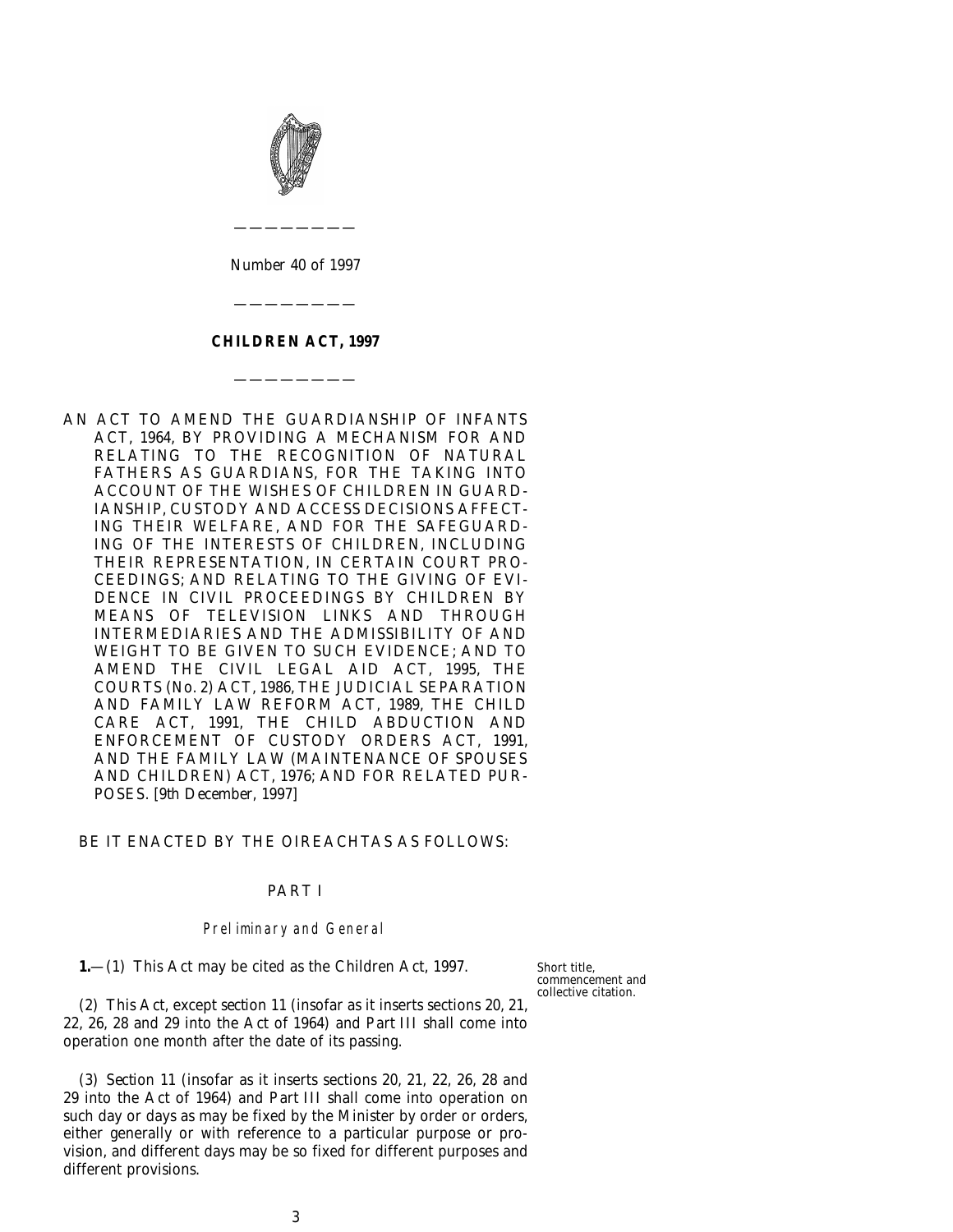(4) An order under *subsection (3)* relating to *section 11*, insofar as that order relates to section 47(1)(*b*) of the Family Law Act, 1995, shall not be made without the consent of the Minister for Health and Children.

(5) The Act of 1964 (as amended by the Succession Act, 1965, the Courts Act, 1981, the Age of Majority Act, 1985, the Status of Children Act, 1987, the Judicial Separation and Family Law Reform Act, 1989, the Child Care Act, 1991, and the Courts Act, 1991) and this Act (except *Part III*) may be cited together as the Guardianship of Children Acts, 1964 to 1997, and shall be construed together as one Act.

Interpretation.

<span id="page-3-0"></span>Pt.I S.1

#### **2.**—(1) In this Act—

''the Act of 1964'' means the Guardianship of Infants Act, 1964;

''the Minister'' means the Minister for Justice, Equality and Law Reform.

- (2) In this Act—
	- (*a*) a reference to a Part or section is a reference to a Part or section of this Act, unless it is indicated that a reference to some other enactment is intended,
	- (*b*) a reference to a subsection or paragraph is a reference to the subsection or paragraph of the provision in which the reference occurs, unless it is indicated that a reference to some other provision is intended, and
	- (*c*) a reference to any enactment shall be construed as a reference to that enactment as amended by or under any subsequent enactment.

Expenses.

**3.**—Any expenses incurred by the Minister, the Minister for Health and Children or the Minister for Social, Community and Family Affairs in the administration of this Act shall, to such extent as may be sanctioned by the Minister for Finance, be paid out of moneys provided by the Oireachtas.

#### PART II

#### Guardianship, Custody and Maintenance

Rights of certain fathers to guardianship.

**4.**—The Act of 1964 is hereby amended by the substitution for section 2 (inserted by the Status of Children Act, 1987) of the following section:

''Interpretation. 2.—(1) In this Act, unless the context otherwise requires—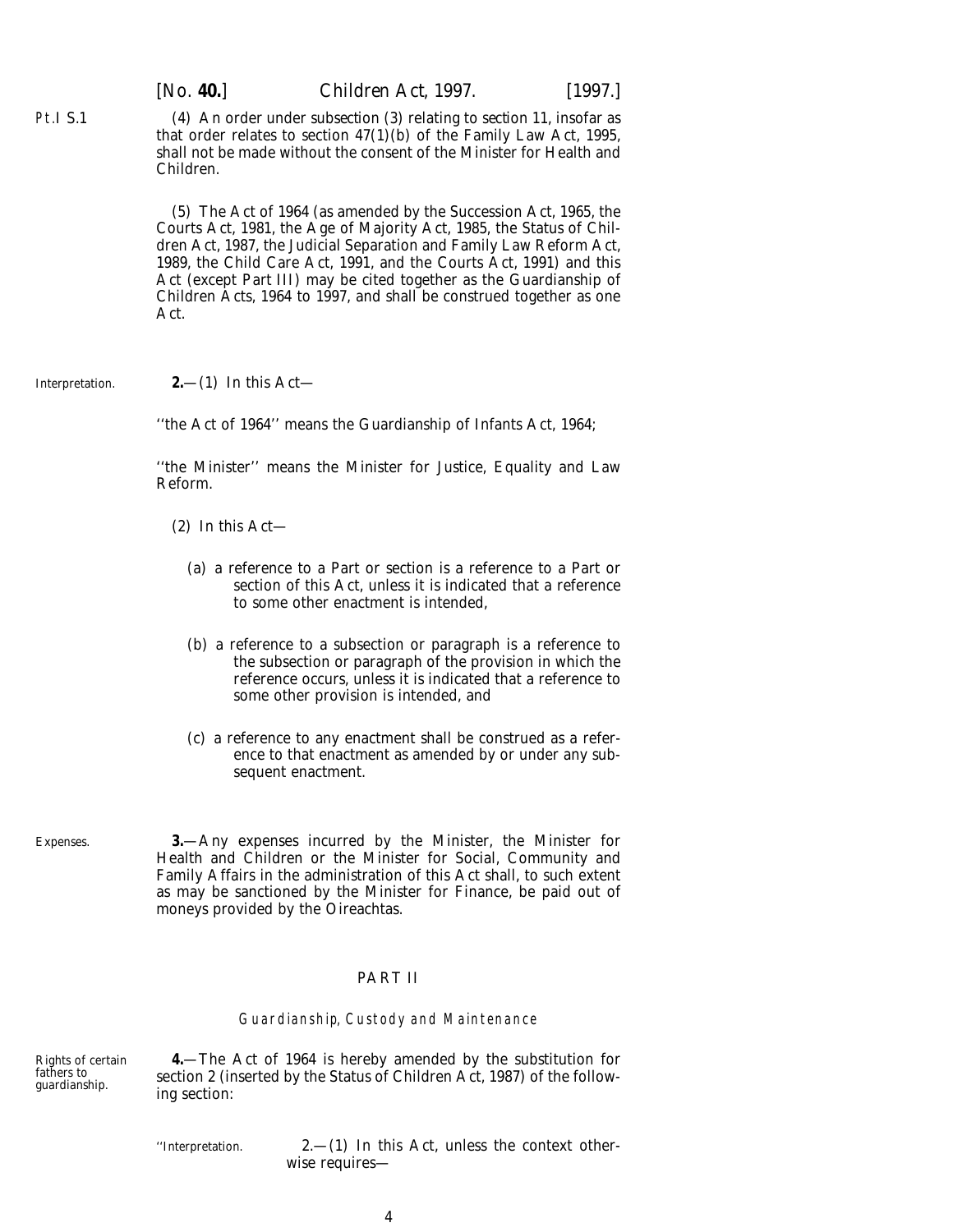'the Act of 1987' means the Status of Children Pt.II S.4Act, 1987;

'adoption order' means—

- (*a*) an adoption order made under the Adoption Acts, 1952 to 1991, or
- (*b*) an order made or decree granted outside the State, providing for the adoption of a person, which is recognised by virtue of the law for the time being in force in the State,

and for the time being in force;

'child' means a person who has not attained full age;

'father' includes a male adopter under an adoption order, but, subject to section 11(4), does not include the father of a child who has not married that child's mother unless either—

- (*a*) an order under section 6A (inserted by the Act of 1987) is in force in respect of that child,
- (*b*) the circumstances set out in subsection (3) of this section apply, or
- (*c*) the circumstances set out in subsection (4) of this section apply;

'maintenance' includes education;

'mother' includes a female adopter under an adoption order;

'parent' means a father or mother as defined by this subsection;

'testamentary guardian' means a guardian appointed by deed or will;

'welfare', in relation to a child, comprises the religious, moral, intellectual, physical and social welfare of the child.

(2) A reference, however expressed, in this Act to a child whose father and mother have not married each other shall, except in a case to which subsection (3) relates, be construed in accordance with section 4 of the Act of 1987.

(3) (*a*) The circumstances referred to in paragraph (*b*) of the definition of 'father' in subsection (1) are that the father and mother of the child concerned have at some time gone through a ceremony of marriage and the ceremony resulted in—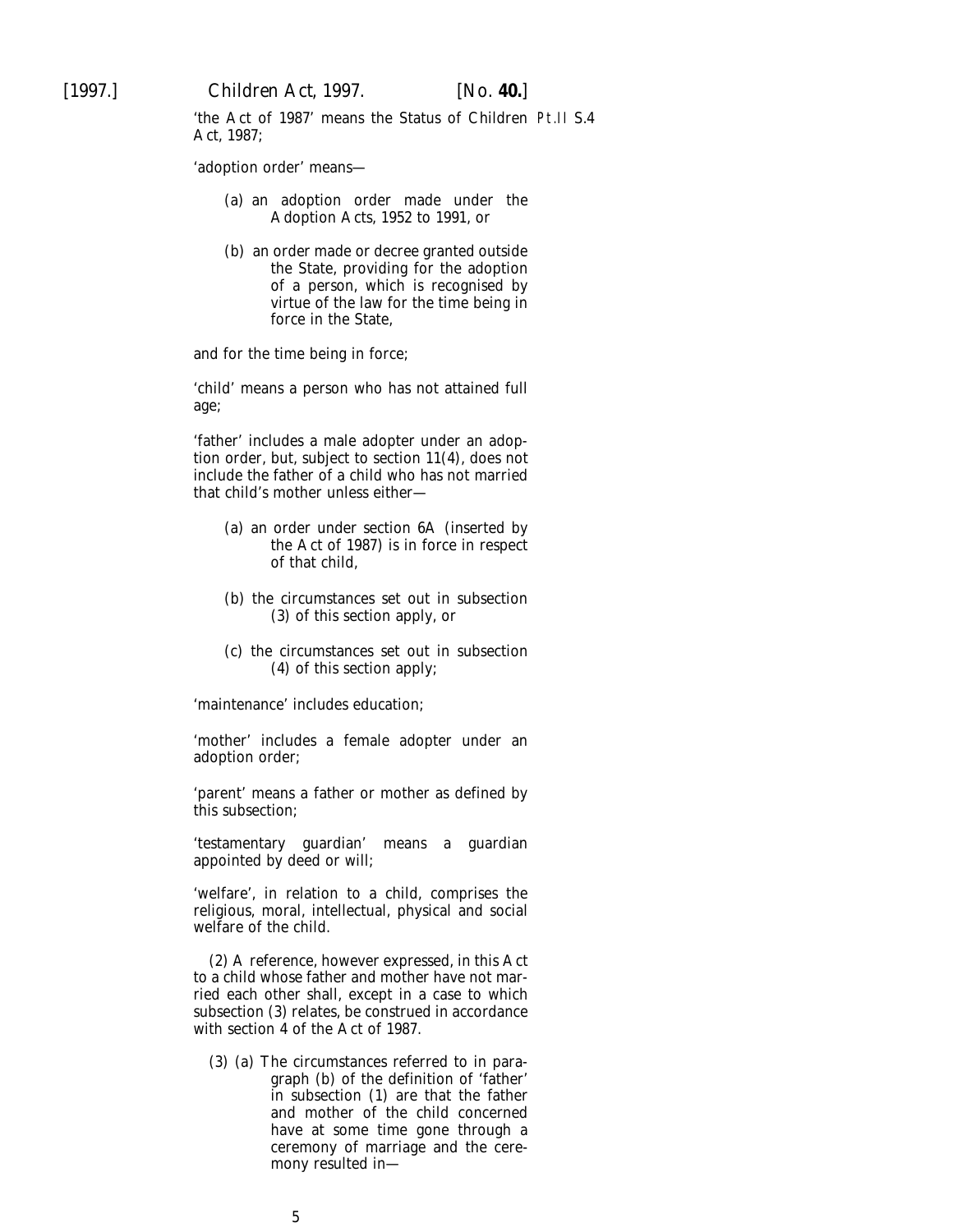- (i) a voidable marriage in respect of which a decree of nullity was granted after, or at some time during the period of 10 months before, the birth of the child, or
- (ii) a void marriage which the father reasonably believed (whether or not such belief was due to a mistake of law or of fact) resulted in a valid marriage —
	- (I) where the ceremony occurred before the birth of the child, at some time during the period of 10 months before that birth, or
	- (II) where the ceremony occurred after the birth of the child, at the time of that ceremony.
- (*b*) It shall be presumed for the purposes of subparagraph (ii) of paragraph (*a*), unless the contrary is shown, that the father reasonably believed that the ceremony of marriage to which that subparagraph relates resulted in a valid marriage.

(4) The circumstances referred to in paragraph (*c*) of the definition of 'father' in subsection (1) are that the father and mother of the child concerned, not being a father or mother to whom the circumstances set out in subsection (3) apply—

- (*a*) have not married each other,
- (*b*) declare that they are the father and mother of the child concerned,
- (*c*) agree to the appointment of the father as a guardian of the child,
- (*d*) have entered into arrangements regarding the custody of and, as the case may be, access to the child, and
- (*e*) have made a statutory declaration to that effect as may be prescribed by the Minister for Justice, Equality and Law Reform.
- $(5)$  In this Act  $-$ 
	- (*a*) a reference to a Part or section is a reference to a Part or section of this Act, unless it is indicated that a reference to some other enactment is intended,

Pt.II S.4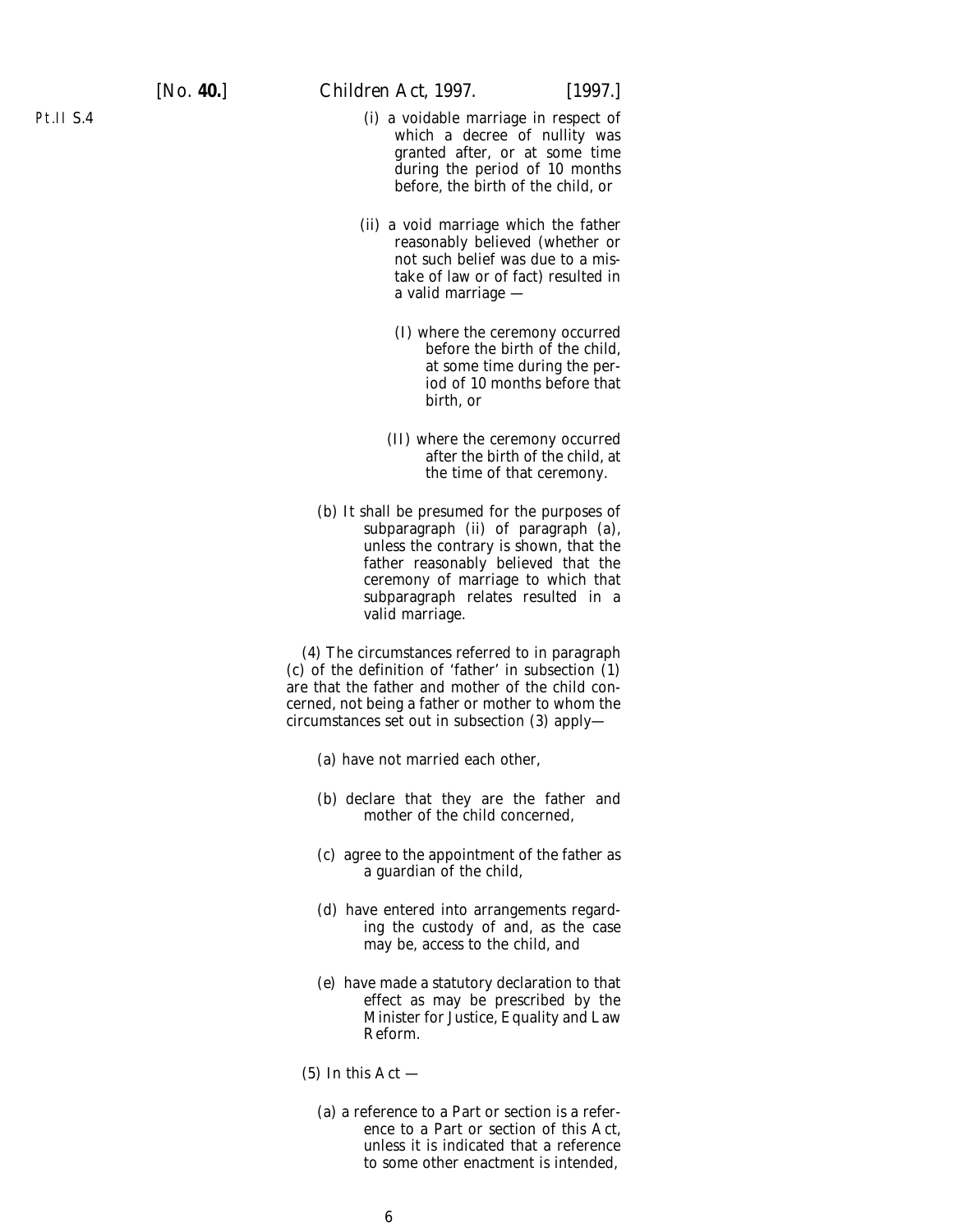- <span id="page-6-0"></span>(*b*) a reference to a subsection or paragraph Pt.II S.4 is a reference to the subsection or paragraph of the provision in which the reference occurs, unless it is indicated that a reference to some other provision is intended, and
- (*c*) a reference to any enactment shall be construed as a reference to that enactment as amended by or under any subsequent enactment.".

**5.**—Section 6 of the Act of 1964 is hereby amended by the substi- Jurisdiction in tution for subsection (4) (substituted by the Status of Children Act, guardianship<br>1987) of the following subsection: 1987) of the following subsection:

''(4) Where the mother of a child has not married the child's father, she, while living, shall alone be the guardian of the child, unless the circumstances set out in section 2(4) apply or there is in force an order under section 6A (inserted by the Act of 1987) or a guardian has otherwise been appointed in accordance with this Act.".

**6.**—Section 6A (inserted by the Status of Children Act, 1987) of Power of court to the Act of 1964 is hereby amended—

appoint certain fathers as guardians.

removal of guardians by court.

(*a*) by the substitution for subsection (1) of the following subsection:

> ''(1) Where the father and mother of a child have not married each other and have not made a declaration under section  $2(4)$ , or where the father was a guardian of the child by virtue of a declaration under section 2(4) but was removed from office under section 8(4), the court may, on the application of the father, by order, appoint the father to be a guardian of the child.", and

(*b*) by the deletion of subsection (3).

**7.**—Section 8 of the Act of 1964 is hereby amended by the substi- Appointment and tution for subsection (4) of the following subsection:

"(4) A guardian appointed by will or deed or order of court, or holding office by virtue of the circumstances set out in section 2(4) (inserted by the *Children Act, 1997*) applying to him, may be removed from office only by the court.".

**8.**—Section 11 of the Act of 1964 is hereby amended by the substi-Age of dependency tution for subsection (5) (as inserted by the Age of Majority Act, of child. 1985) of the following subsections:

"(5) A reference in subsection  $(2)(b)$  to a child shall include a reference to a person who-

- (*a*) has not attained the age of 18 years, or—
- (*b*) has attained the age of 18 years and is or will be, or if any order were made under this Act providing for payment of maintenance for the benefit of the person, would be,

7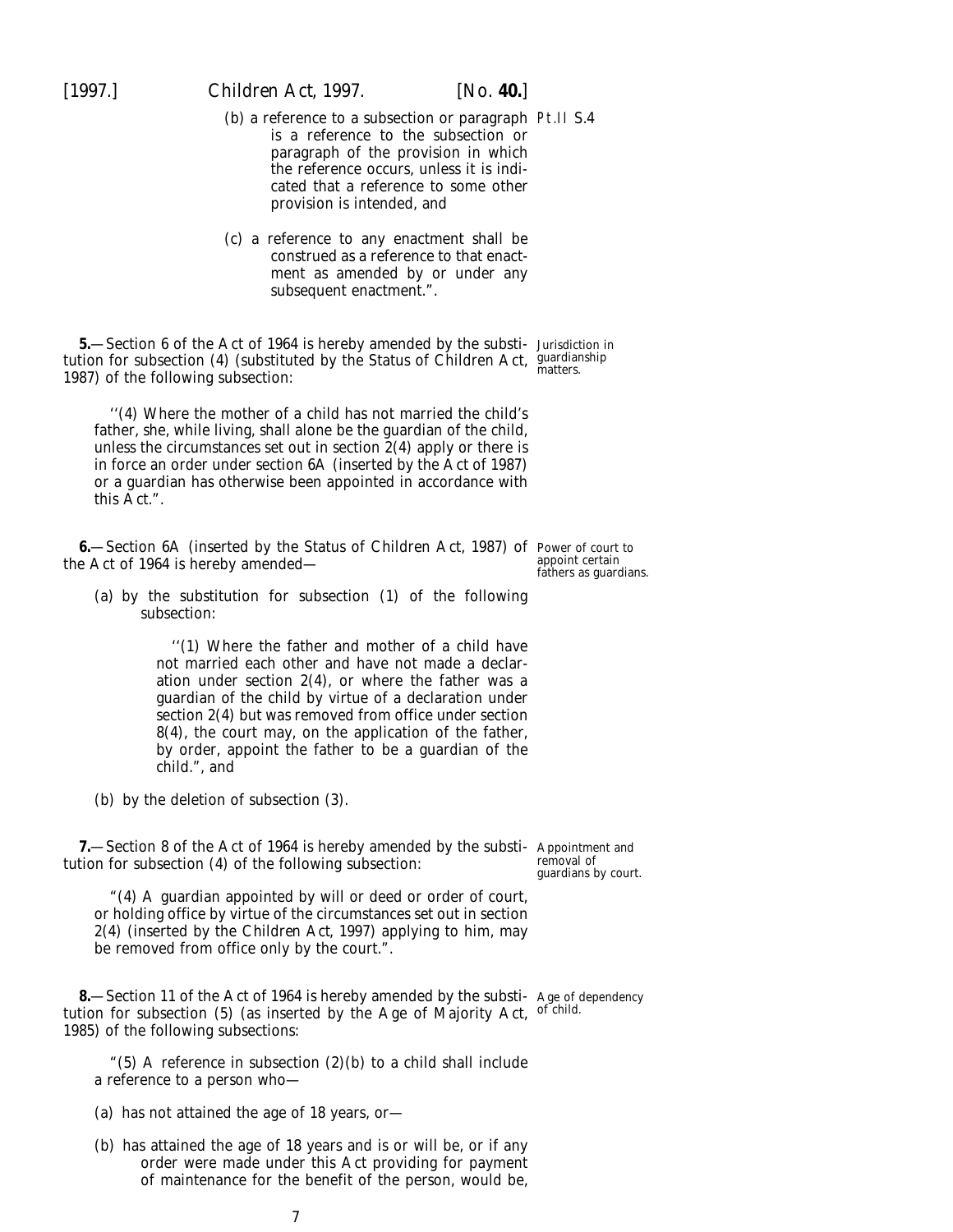<span id="page-7-0"></span>receiving full-time education or instruction at a university, college, school or other educational establishment, and who has not attained the age of 23 years.

(6) Subsection (2) (*b*) shall apply to and in relation to a person who has attained the age of 18 years and has a mental or physical disability to such extent that it is not reasonably possible for the person to maintain himself or herself fully, as it applies to a child.".

**9.**—The Act of 1964 is hereby amended by the insertion after section 11 of the following sections:

"Custody may be 11A.—For the avoidance of doubt, it is hereby granted to father declared that the court, in making an order under and mother jointly. section 11, may, if it thinks it appropriate, grant custody of a child to the child's father and mother jointly.

Relatives may apply 11B.—(1) Any person who—<br>for access to child.

(*a*) is a relative of a child, or,

(*b*) has acted *in loco parentis* to a child,

and to whom section 11 does not apply may, subject to subsection (3), apply to the court for an order giving that person access to the child on such terms and conditions as the court may order.

(2) A person may not make an application under subsection (1) unless the person has first applied for and has been granted by the court leave to make the application.

(3) In deciding whether to grant leave under subsection (1), the court shall have regard to all the circumstances, including in particular—

(*a*) the applicant's connection with the child,

- (*b*) the risk, if any, of the application disrupting the child's life to the extent that the child would be harmed by it,
- (*c*) the wishes of the child's guardians.

(4) In this section, a relative of a child who is the subject of an adoption order includes—

- (*a*) a relative of the child's adoptive parents,
- (*b*) the adoptive parents of the child's parents, or
- (*c*) a relative of the adoptive parents of the child's parents.

Operation of order 11C.—The operation of an order under this not to be stayed Act shall not be stayed pending the outcome of not to be stayed<br>
pending appeal act shall not be stayed pending the outcome of<br>
unless so ordered. An appeal against the order unless the court that an appeal against the order unless the court that made the order or the court to which the appeal is brought directs otherwise.

8

New sections.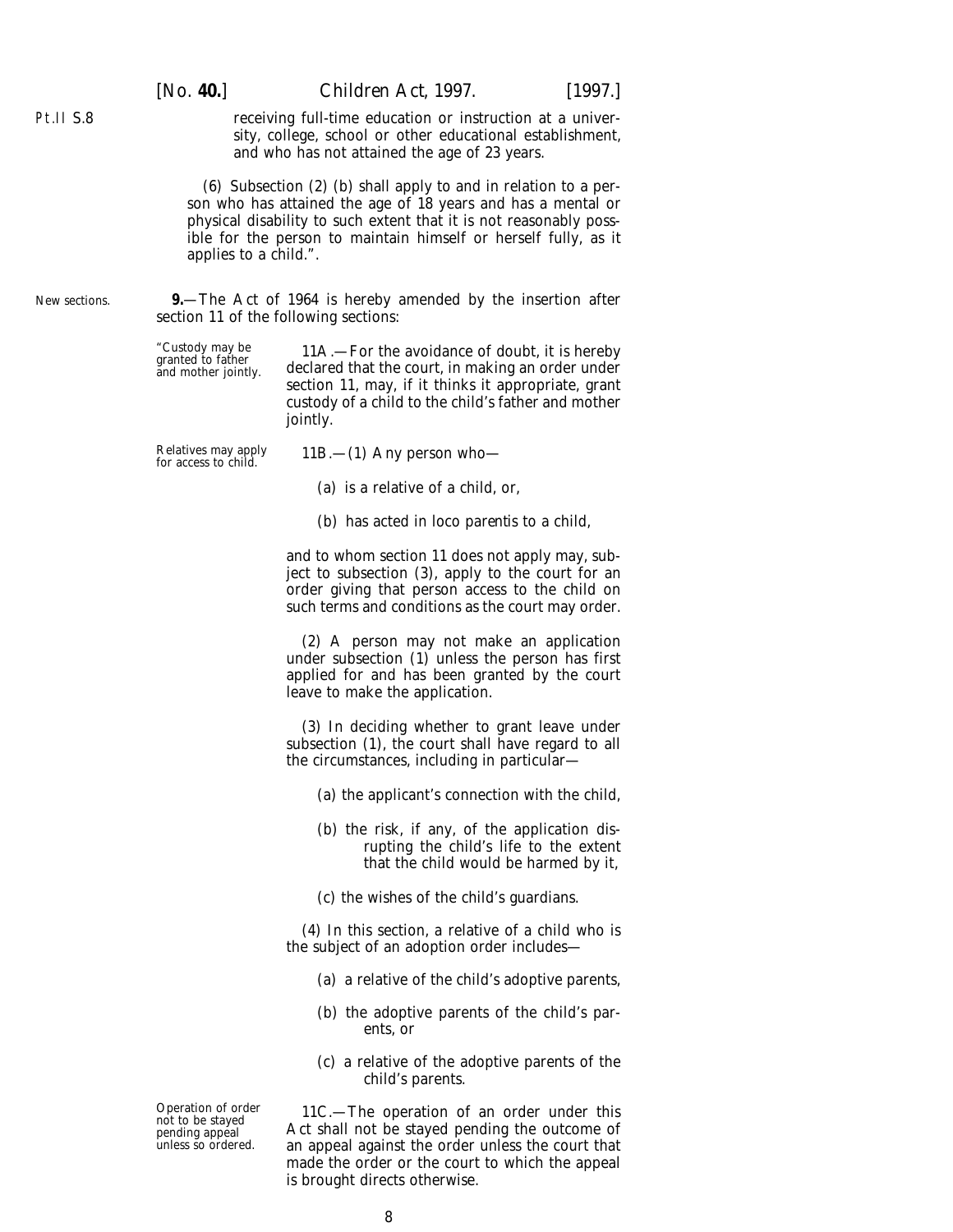<span id="page-8-0"></span>

Provision relating to 11D.—In considering whether to make an Pt.II S.9 orders under  $\frac{11D}{6A}$ , 11, 14 or 16 the court and 16. shall have regard to whether the child's best interests would be served by maintaining personal relations and direct contact with both his or her father and mother on a regular basis.''.

**10.**—Section 17 of the Act of 1964 is hereby amended by the Amendment of deletion of subsection (2).

section 17 of Act of 1964.

**11.**—The Act of 1964 is hereby amended by the insertion after Insertion of new<br>rt III of the following Part: Part III of the following Part:

(Safeguarding Interests of Children).

#### ''PART IV

#### Safeguarding Interests of Children

Definitions. 19.—In this Part—

'the Act of 1976' means the Family Law (Maintenance of Spouses and Children) Act, 1976;

'the Act of 1989' means the Judicial Separation and Family Law Reform Act, 1989;

'the Act of 1995' means the Family Law Act, 1995;

'the Act of 1996' means the Family Law (Divorce) Act, 1996.

Safeguards to  $20-(1)$  In this section 'the applicant' means a ensure applicant's person who has applied, is applying or proposes ensure applicant's person who has applied, is applying or proposes awareness of to apply to the court for directions under section alternatives to to apply to the court for directions under section custody, access and 6A,

proceedings and to (2) If a solicitor is acting for the applicant, the assist attempts at a solicitor shall, before the institution of prosolicitor shall, before the institution of proceedings under section 6A, 11 or 11B, discuss with the applicant the possibility of the applicant—

- (*a*) engaging in counselling to assist in reaching an agreement with the respondent about the custody of the child, the right of access to the child or any other question affecting the welfare of the child and give to the applicant the name and address of persons qualified to give counselling on the matter,
- (*b*) engaging in mediation to help to effect an agreement between the applicant and the respondent about the custody of the child, the right of access to the child or any question affecting the welfare of the child, and give to the applicant the name and addresses of persons qualified to provide an appropriate mediation service, and

custody, access and guardianship<br>proceedings and to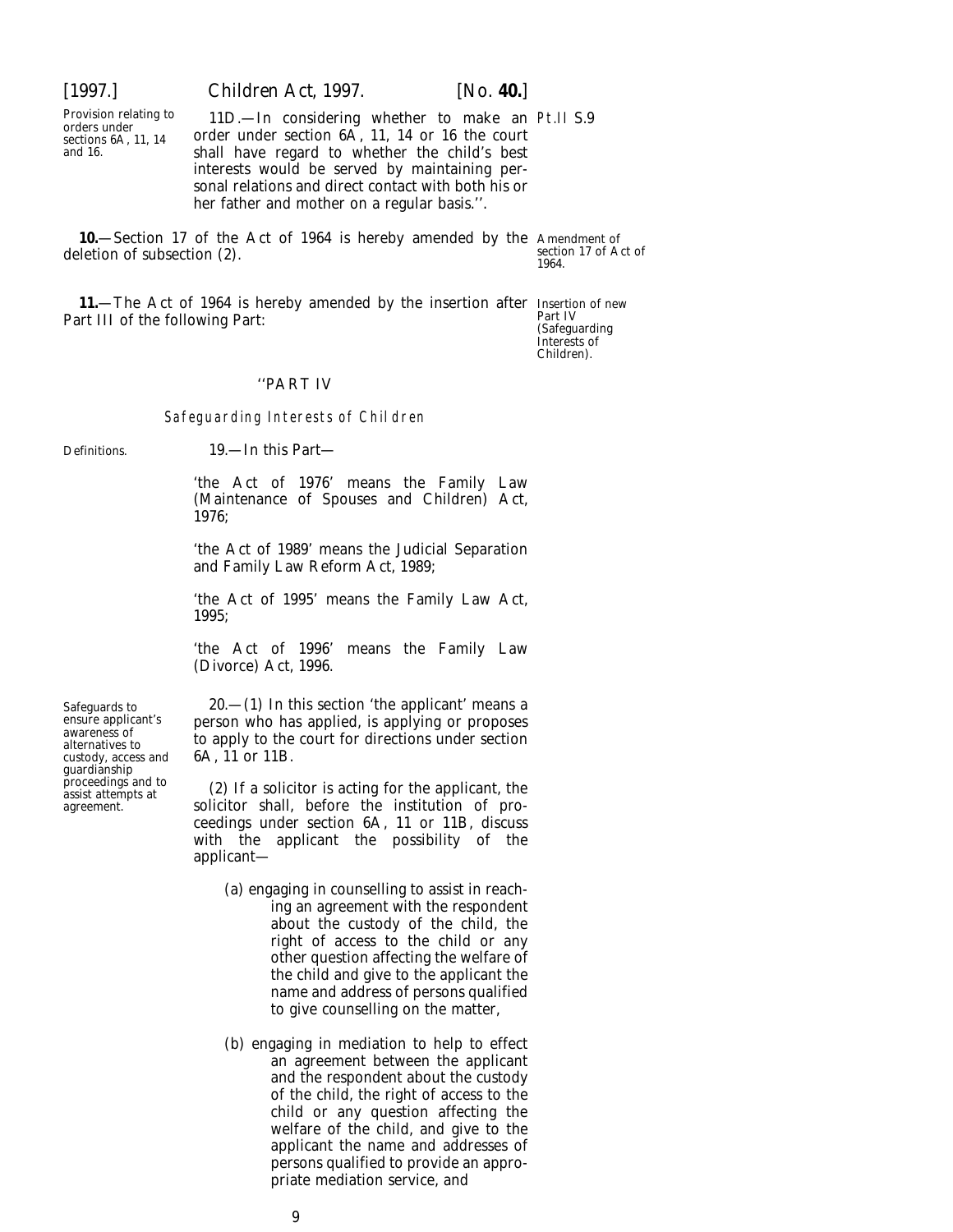Pt.II S.11

- (*c*) where appropriate, effecting a deed or agreement in writing executed or made by the applicant and the respondent and providing for the custody of the child, the right of access to the child or any question affecting the welfare of the child.
- (3) If a solicitor is acting for the applicant—
	- (*a*) the original documents by which the proceedings under section 6A, 11 or 11B are instituted shall be accompanied by a certificate signed by the solicitor indicating, if it be the case, that the solicitor has complied with subsection (2) in relation to the matter and, if the document is not so accompanied, the court may adjourn the proceedings for such period as it considers reasonable to enable the solicitor to engage in the discussions referred to in subsection (2),
	- (*b*) if the solicitor has complied with paragraph (*a*), any copy of the original document served on any person or left in an office of the court shall be accompanied by a copy of that certificate.

(4) The solicitor shall be deemed to have complied with subsection (3) in relation to the requirement of a certificate where the application under section 6A, 11 or 11B is made in proceedings for the grant of—

- (*a*) a decree of judicial separation under the Act of 1989 and section 5(2) of that Act has been complied with by the solicitor, or
- (*b*) a decree of divorce under the Act of 1996 and section 6(4) of that Act has been complied with by the solicitor.

Safeguards to 21.—(1) In this section 'the respondent' means ensure respondent in proceedings in the court under alternatives to section 6A, 11 or 11B. section  $6A$ , 11 or 11B.

proceedings and to (2) If a solicitor is acting for the respondent, agreement. the solicitor shall, as soon as practicable after the solicitor shall, as soon as practicable after receiving instructions from the respondent in relation to proceedings under section 6A, 11 or 11B discuss with the respondent the possibility of the respondent—

custody, access and guardianship<br>proceedings and to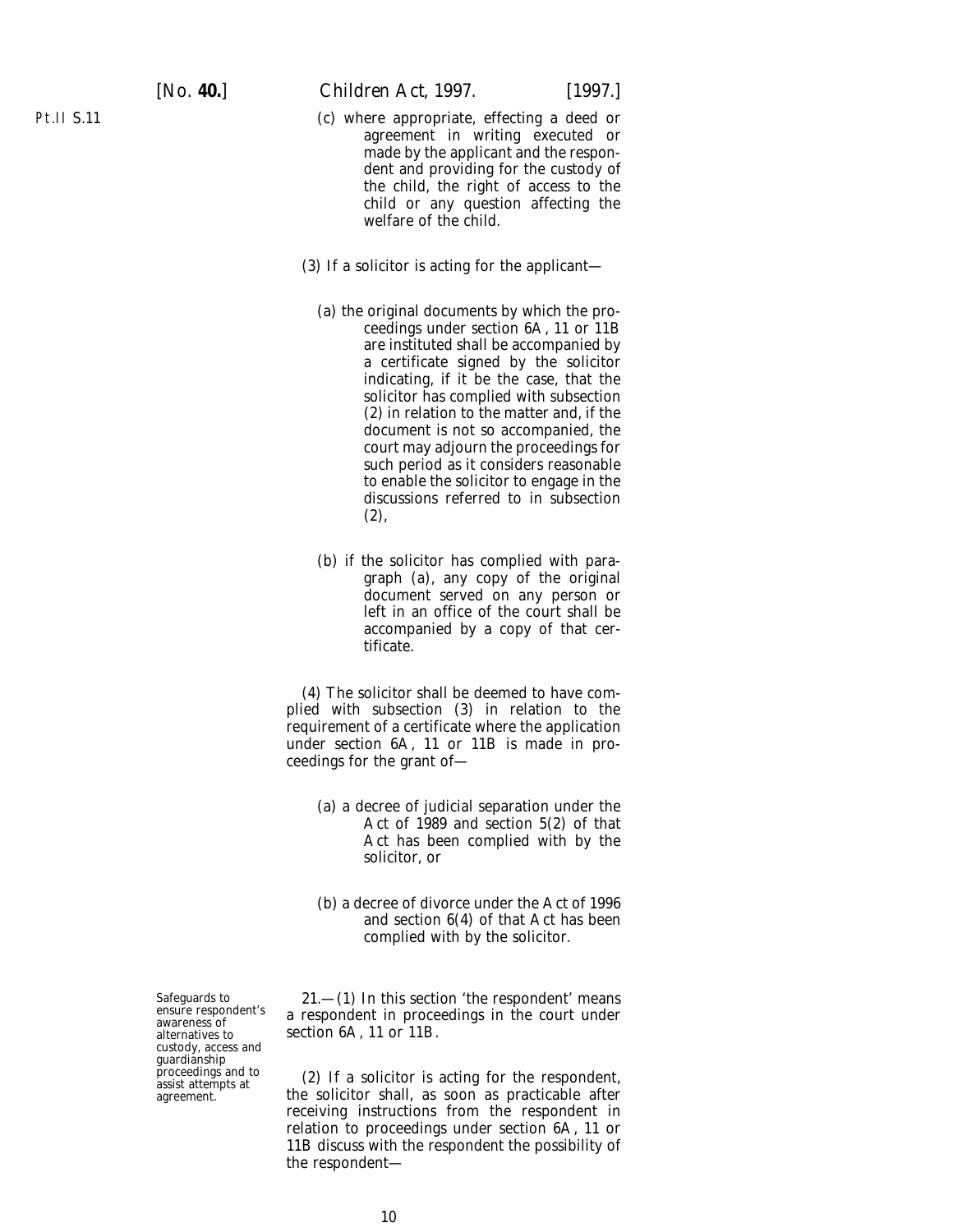- (*a*) engaging in counselling to assist in reach-Pt.II S.11ing an agreement with the applicant about the custody of the child, the right of access to the child or any other question affecting the welfare of the child and give to the respondent the name and addresses of persons qualified to give counselling on the matter,
- (*b*) engaging in mediation to help to effect an agreement between the respondent and the applicant about the custody of the child, the right of access to the child or any question affecting the welfare of the child and where appropriate give to the respondent the name and addresses of persons qualified to provide an appropriate mediation service, and
- (*c*) where appropriate, effecting a deed or agreement in writing executed or made by the respondent and the applicant and providing for the custody of the child, the right of access to the child or any question affecting the welfare of the child.
- (3) If a solicitor is acting for the respondent—
	- (*a*) the memorandum or other documents delivered to the appropriate officer of the court for the purpose of the entry of an appearance by the respondent in proceedings under section 6A, 11 or 11B shall be accompanied by a certificate signed by the solicitor indicating, if it be the case, that the solicitor has complied with subsection (2) in relation to the matter and, if the document is not so accompanied, the court may adjourn the proceedings for such period as it considers reasonable to enable the solicitor to engage in the discussions referred to in subsection (2),
	- (*b*) if the solicitor has complied with paragraph (*a*), any copy of the original document given or sent to the applicant or his solicitor shall be accompanied by a copy of that certificate.

(4) The solicitor shall be deemed to have complied with subsection (3) in relation to the requirement of a certificate where the application under section 6A, 11 or 11B is made in proceedings for the grant of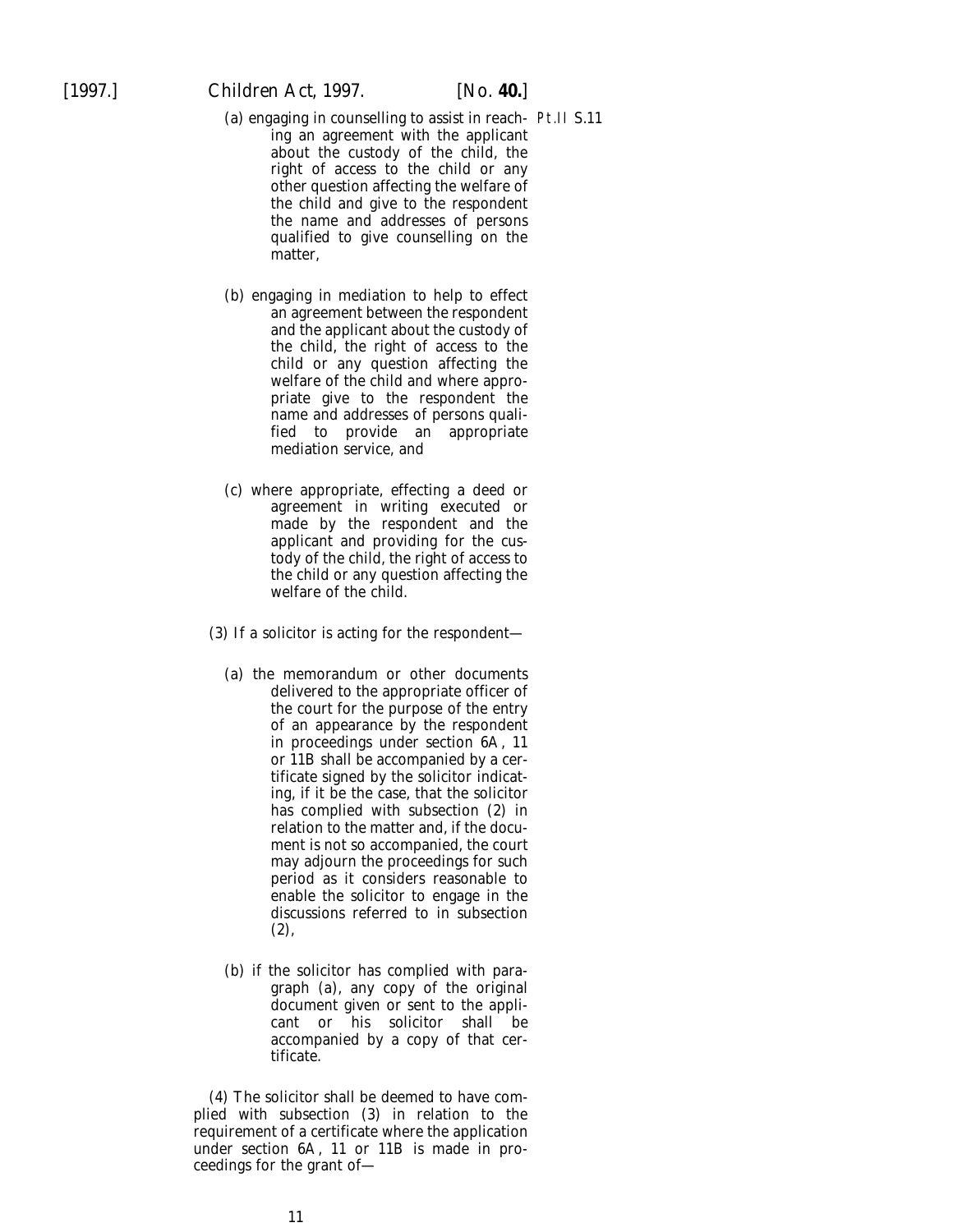Pt.II S.11

[*No.* **40.**] *Children Act,* 1997. [1997.]

- (*a*) a decree of judicial separation under the Act of 1989 and section 6(2) of that Act has been complied with by the solicitor, or
- (*b*) a decree of divorce under the Act of 1996 and section 7(4) of that Act has been complied with by the solicitor.

Adjournment of 22.—(1) Where, in proceedings under section proceedings to 6A, 11 or 11B it appears to the court that agree-<br>custody or ment between the parties on the subject matter existedy or an expect ment between the parties on the subject matter<br>guardianship of or a of the proceedings may be effected it may guardianship of or of the proceedings may be effected, it may access to child. adjourn or further adjourn the proceedings for the purpose of enabling attempts to be made by the parties, if they wish, to reach agreement, with or without the assistance of a third party, on some or all of the issues which are in dispute.

> (2) If proceedings are adjourned pursuant to subsection (1), any party may at any time request that the hearing of the proceedings be resumed as soon as practicable and, if such a request is made, the court shall, subject to any other power of the court to adjourn proceedings, resume the hearing.

> (3) The powers conferred by this section are additional to any other power of the court to adjourn proceedings.

> (4) Where the court adjourns proceedings under this section, it may, at its discretion, advise the parties concerned to seek the assistance of a third party in relation to the effecting of an agreement between them on all or any of its terms.

Non-admissibility as 23.—An oral or written communication evidence of certain between any of the parties concerned and a third evidence of certain<br>
communications between any of the parties concerned and a third<br>
relating to party for the purpose of seeking assistance to agreement. reach agreement between them regarding the custody of the child, the right of access to the child or any question affecting the welfare of the child (whether or not made in the presence or with the knowledge of the other party) and any record of such communication, made or caused to be made by any of the parties concerned or such a third party, shall not be admissible as evidence in any court.

Orders in respect of 24.—Where custody or access

- (*a*) the parties to a dispute relating to the welfare of a child enter into an agreement in writing that includes—
	- (i) a provision whereby one party undertakes, or both parties undertake, to take custody of the child, or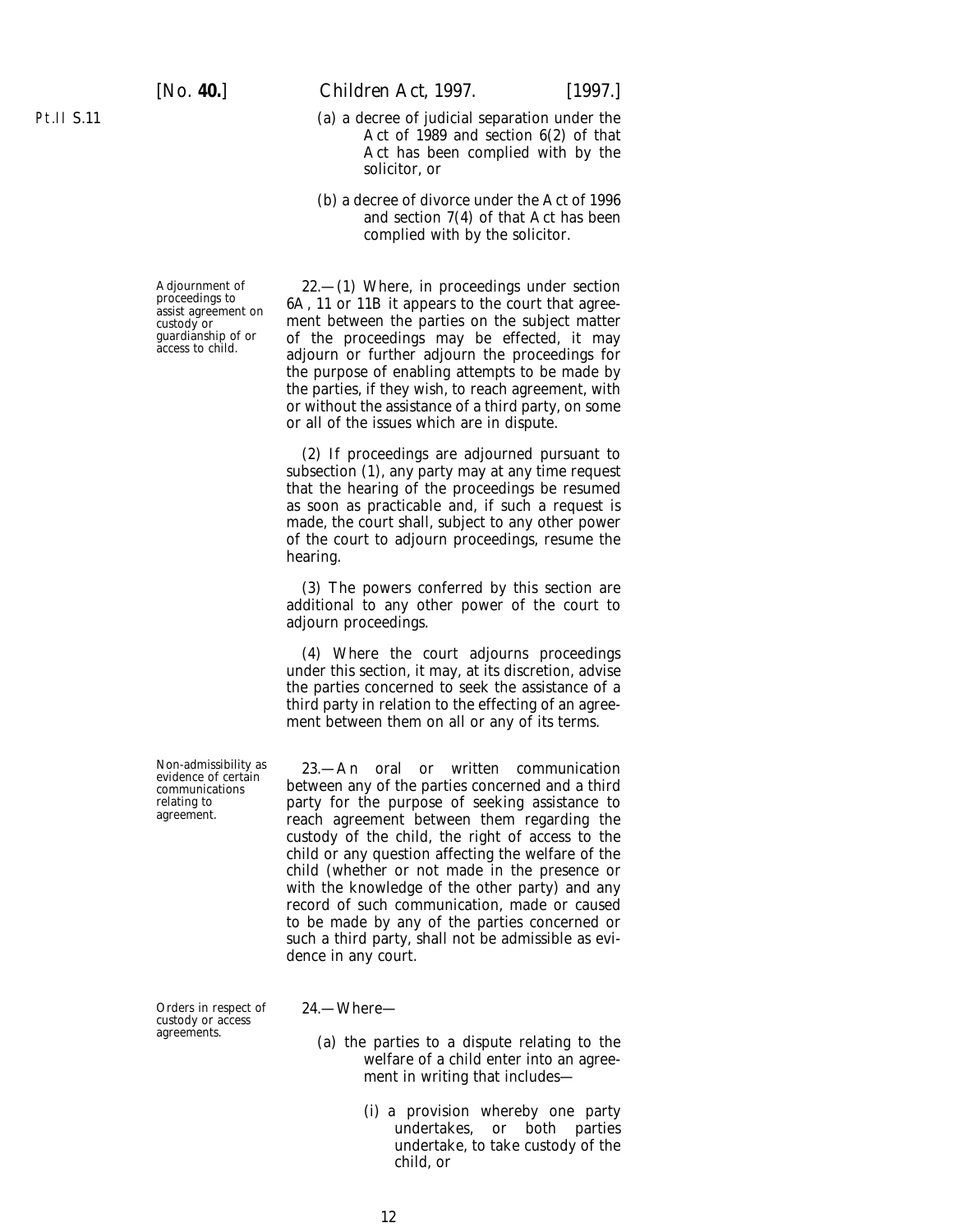(ii) a provision governing the rights of Pt.II S.11access of parties,

and

(*b*) an application is made by any party to the court for an order making the agreement a rule of court,

the court may make such an order if it is satisfied that the agreement is a fair and reasonable one which in all the circumstances adequately protects the interests of the parties and the child, and such order shall, insofar as it relates to a provision specified in subparagraph (i) or (ii) of paragraph (*a*), be deemed to be an order under section 11(2)(*a*) or 11B as appropriate.

- Wishes of child. 25.—In any proceedings to which section 3 applies, the court shall, as it thinks appropriate and practicable having regard to the age and understanding of the child, take into account the child's wishes in the matter.
- Social reports. 26.—For the purposes of the application of section 47 of the Act of 1995 to proceedings under this Act, 'court' includes the District Court.

Power to proceed in 27.—(1) It shall not be necessary in pro-<br>absence of child. ceedings under section 6A, 11 or 11B for the child to whom the proceedings relate to be brought before the court or to be present for all or any part of the hearing unless the court, either of its own motion or at the request of any of the parties to the proceedings, is satisfied that it is necessary for the proper disposal of the proceedings.

> (2) Where the child requests to be present during the hearing or a particular part of the hearing of the proceedings, the court shall grant the request unless it appears to it that, having regard to the age of the child or the nature of the proceedings, it would not be in the child's best interests to accede to the request.

Appointment of 28.—(1) If in proceedings under section 6A, 11 guardian *ad litem* or 11B the child to whom the proceedings relate provision for is not a party, the court may, if satisfied that havprovision for is not a party, the court may, if satisfied that hav-<br>separate ing regard to the special circumstances of the case representation. it is necessary in the best interests of the child to do so, appoint a guardian *ad litem* for the child.

> (2) Without prejudice to the generality of subsection (1), in deciding whether to appoint a guardian *ad litem*, the court shall, in particular, have regard to—

- (*a*) the age and understanding of the child,
- (*b*) any report on any question affecting the welfare of the child that is furnished to the court under section 47 of the Act of 1995,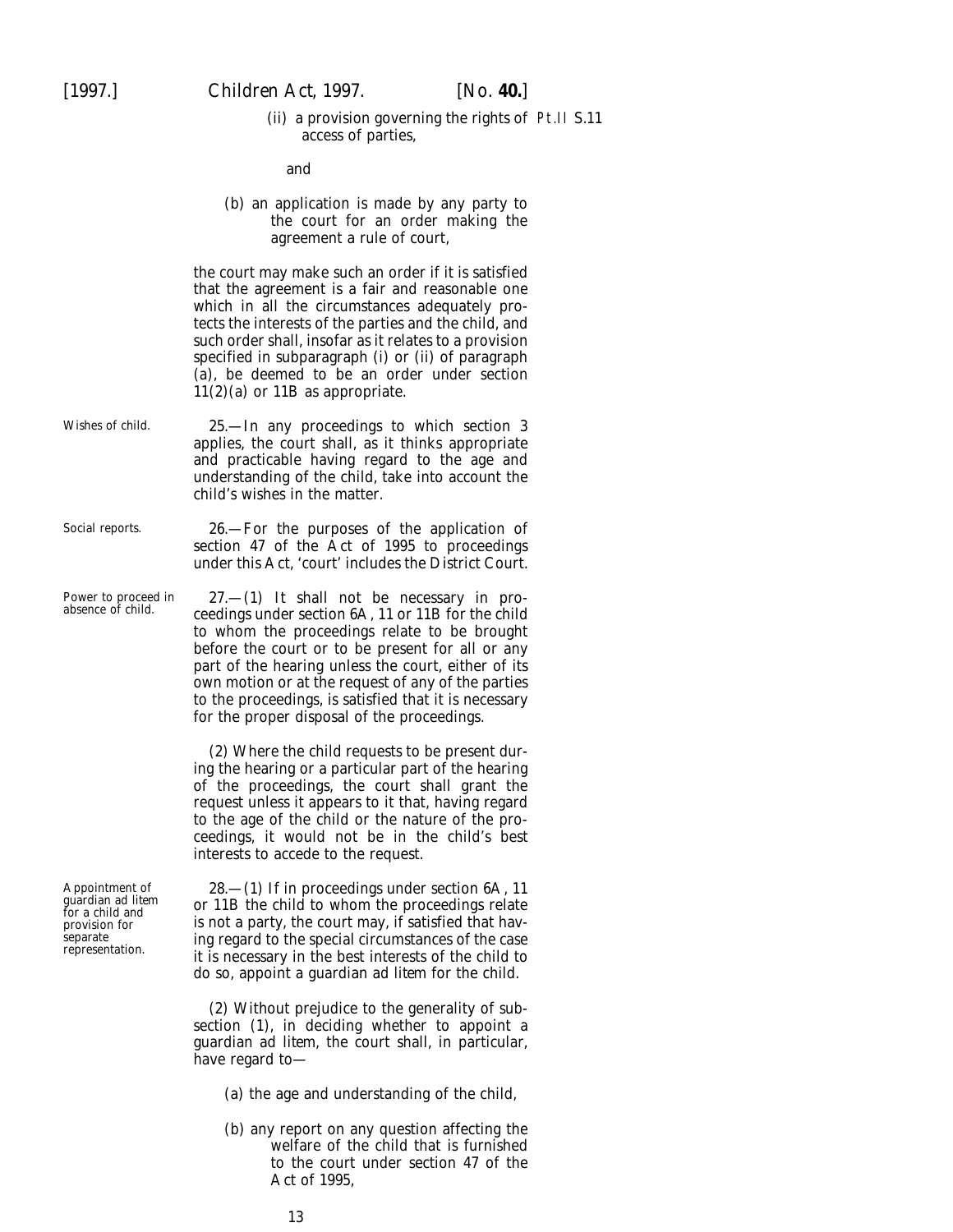(*c*) the welfare of the child,

- (*d*) whether and to what extent the child should be given the opportunity to express the child's wishes in the proceedings, taking into account any statement in relation to those matters in any report under section 47 of the Act of 1995, and
- (*e*) any submission made in relation to the matter of the appointment as a guardian *ad litem* that is made to the court by or on behalf of a party to the proceedings or any other person to whom they relate.

(3) For the purposes of this section, the court may appoint as a guardian *ad litem* the person from whom, under section 47(1) of the Act of 1995, a report on any question affecting the welfare of the child was procured, or such other person as it thinks fit.

(4) If having regard to the gravity of the matters that may be in issue or any other special circumstances relating to the particular case, it appears to the court that it is necessary in the best interests of the child that the guardian *ad litem* ought to be legally represented, the court may order that the guardian *ad litem* be so represented in the proceedings.

(5) The fees and expenses of a guardian *ad litem* appointed pursuant to subsection (1) and the costs of obtaining legal representation pursuant to an order under subsection (4) shall be paid by such parties to the proceedings concerned, and in such proportions, or by such party to the proceedings, as the court may determine.

Cost of mediation 29.—The cost of any mediation or counselling and counselling services provided for an applicant or respondent services. who is or becomes a party to proceedings under this Act, or for the child to whom the proceedings relate, shall be in the discretion of the court concerned.

Jurisdiction. 30.—(1) Subject to subsection (2), the jurisdiction conferred on a court by this Part may be exercised by the Circuit Court or the District Court.

> (2) Where the agreement referred to in section 24 is a separation agreement, the application for an order in respect of that agreement shall be made to the Circuit Court.

> (3) Where an application is made to the court for an order under section 24, the court may, in the same proceedings, if it appears to it to be proper to do so, make an order under section 8 or 8A of the Act of 1976 without the institution of proceedings under that Act.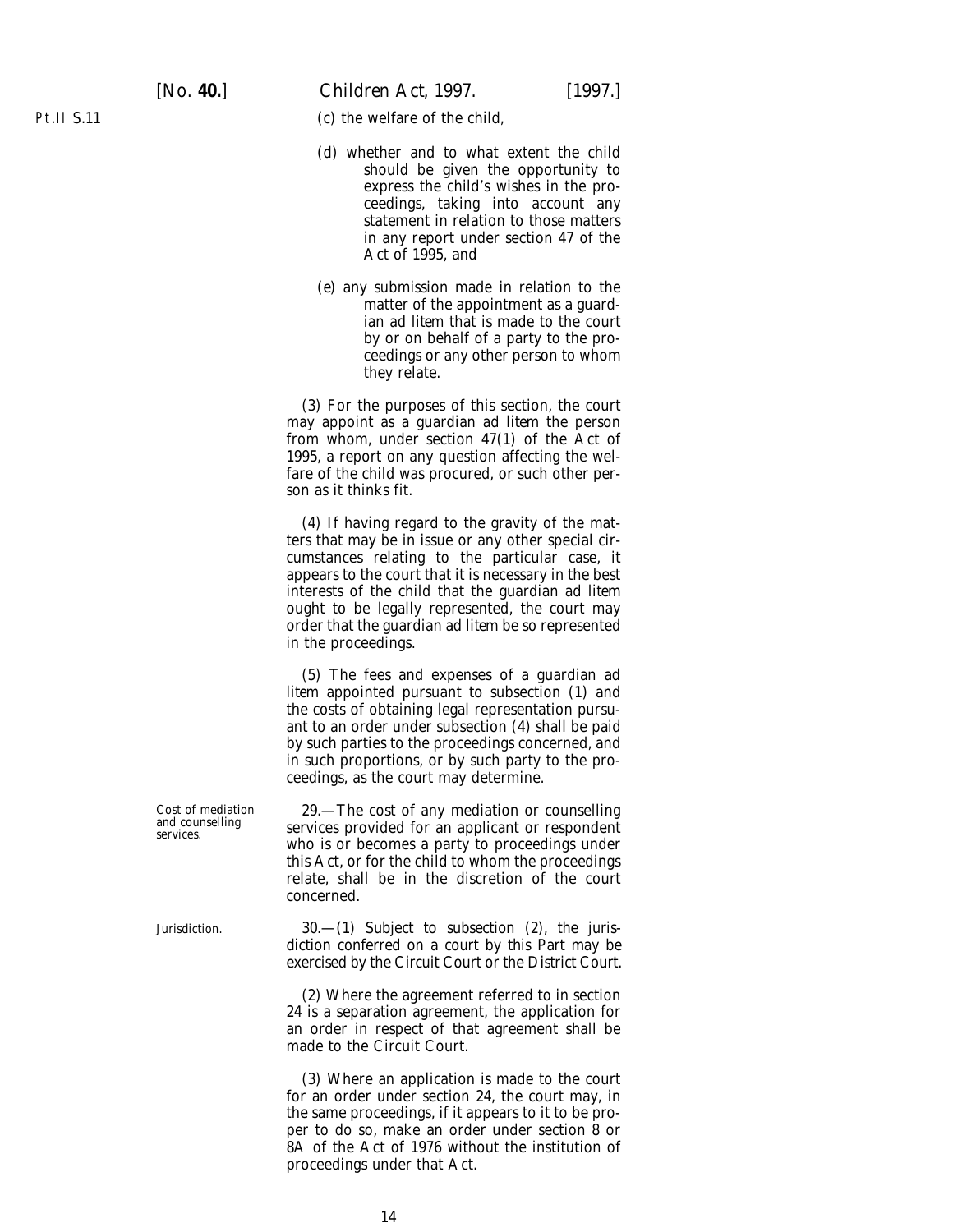<span id="page-14-0"></span>(4) Where an application is made to the court Pt.II S.11 for an order under section 8 or 8A of the Act of 1976, the court may, in the same proceedings, if it appears to it to be proper to do so, make an order under section 24 without the institution of proceedings under this Act.''.

**12.**—Without prejudice to any other amendment of the Act of 1964 made by this Act, for the words ''infant'', ''infants'', ''infant's'' and ''infants' '', wherever occurring in that Act otherwise than in the expression ''Guardianship of Infants Act, 1964'', there shall be substituted the words ''child'', ''children'', ''child's'' and ''children's'' respectively. Further amendment of Act of 1964.

**13.**—Section 28(5) of the Civil Legal Aid Act, 1995, is hereby Amendment of amended—

section 28 of Civil Legal Aid Act, 1995.

(*a*) in paragraph (*b*), by the deletion of ''or'',

(*b*) in paragraph (*c*), by the the substitution of ''assistance, or'' for ''assistance.", and

(*c*) the insertion after paragraph (*c*) of the following paragraph:

''(*d*) where the court has ordered that a guardian *ad litem* appointed under section 28 (inserted by the *Children Act, 1997*) of the Guardianship of Infants Act, 1964, should be legally represented in proceedings under subsection (4) of that section, and any of the parties to those proceedings is in receipt of civil legal aid.''.

**14.**—Section 5 of the Courts (No. 2) Act, 1986, is hereby Amendment of amended—

section 5 of Courts (No.2) Act, 1986.

- (*a*) in subsection (1), by the substitution of ''the Age of Majority Act, 1985, the Status of Children Act, 1987, and the *Chil*dren Act, 1997' for "and the Age of Majority Act, 1985",
- (*b*) in subsection (2)—
	- (i) by the substitution of ''section 7, 11 or 11B'' for 'section 7 or section 11",
	- (ii) by the substitution of ''£1,500'' for ''£200'', and
	- (iii) by the substitution of ''twelve months'' for ''six months'',

and

(*c*) in subsection (3), by the substitution of ''section 7, 11 or 11B'' for ''section 7 or section 11''.

**15.**—The Family Law (Maintenance of Spouses and Children) Act, Amendment of 1976, is hereby amended—

(*a*) in section 8(*b*), by the substitution of ''Circuit Court or, in relation to an agreement other than a separation agreement, the District Court'' for ''Circuit Court'', and

Family Law (Maintenance of Spouses and Children) Act, 1976.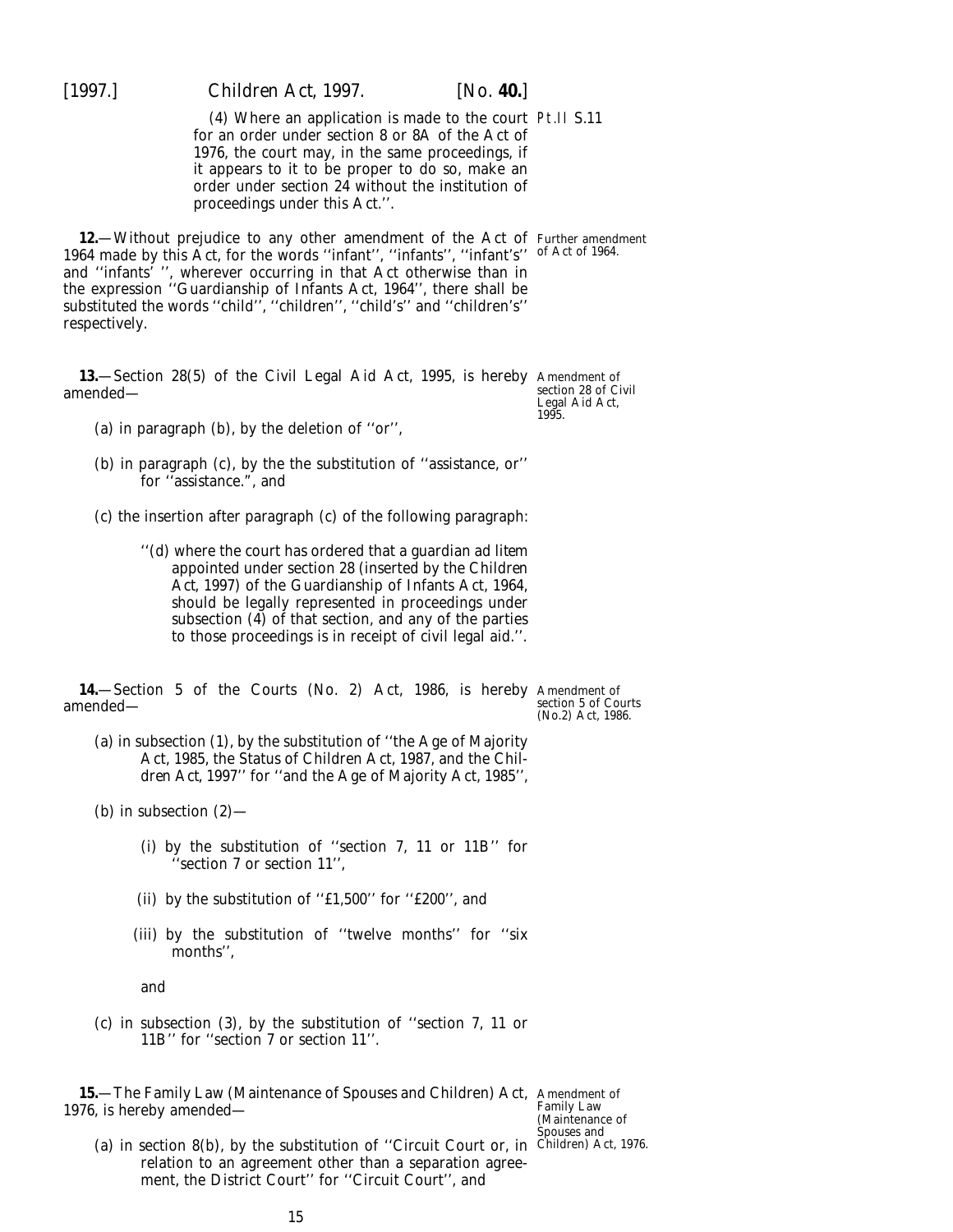(*b*) in paragraph (*b*) of section 8A (inserted by the Status of Children Act, 1987), by the substitution of ''Circuit Court or, in relation to an agreement other than a separation agreement, the District Court'' for ''Circuit Court''.

**16.**—The Judicial Separation and Family Law Reform Act, 1989, is hereby amended, in section 41, by the substitution of the following subsections for subsections (1) and (2):

> ''(1) In this section 'dependent member of the family' has the meaning assigned to it by section 2 of the Family Law Act, 1995.

> (2) Where the court grants a decree of judicial separation, it may declare either of the spouses concerned to be unfit to have custody of any dependent member of the family who is a minor and, if it does so and the spouse to whom the declaration related is a parent of a dependent member of the family who is a minor, that spouse shall not, on the death of the other spouse, be entitled as of right to the custody of that minor.''.

**17.**—Section 20 of the Child Care Act, 1991, is hereby amended by the substitution of the following subsection for subsection (1)—

''(1) Where in any proceedings under section 7, 8, 11, 11B or Part III of the Guardianship of Infants Act, 1964, or in any case to which—

- (*a*) section 3(3) of the Judicial Separation and Family Law Reform Act, 1989,
- (*b*) section 6(*b*) or 10(*f*) of the Family Law Act, 1995, or
- (*c*) section 5(2), 11(*b*) or 41 of the Family Law (Divorce) Act, 1996,

relates, or in any other proceedings for the delivery or return of a child, it appears to the court that it may be appropriate for a care order or a supervision order to be made with respect to the child concerned in the proceedings, the court may, of its own motion or on the application of any person, adjourn the proceedings and direct the health board for the area in which the child resides or is for the time being to undertake an investigation of the child's circumstances.''.

**18.**—Section 2 (as amended by the Family Law Act, 1995) of the Child Abduction and Enforcement of Custody Orders Act, 1991, is hereby amended—

- (*a*) in the definition of ''the Minister'' by the substitution of ''the Minister for Justice, Equality and Law Reform'' for ''the Minister for Equality and Law Reform'', and
- (*b*) in the definition of ''probation and welfare officer'' by the substitution of ''the Minister for Justice, Equality and Law Reform'' for ''the Minister for Justice.''.

Amendment of section 20 of Child Care Act, 1991.

<span id="page-15-0"></span>Pt.II S.15

Amendment of section 41 of Judicial Separation and Family Law Reform Act, 1989.

Amendment of section 2 of Child Abduction and Enforcement of Custody Orders Act, 1991.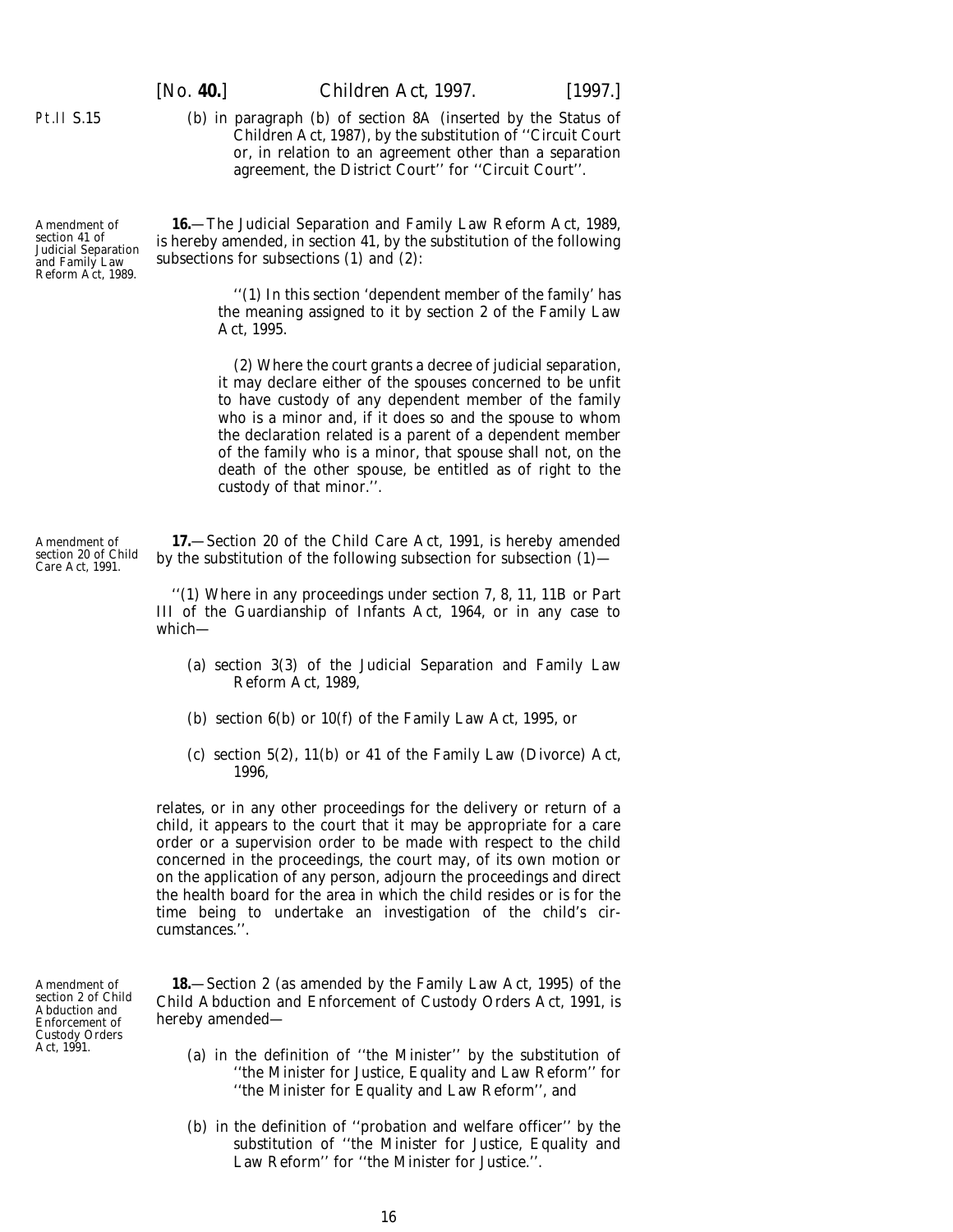<span id="page-16-0"></span>

### PART III

#### Evidence of Children

**19.**—(1) In this Part, unless the context otherwise requires—

''child'' means a person who is not of full age;

''statement'' means any representation of fact or opinion however made;

''video-recorded'' means recorded on any medium (including a film) from which a moving image may by any means be produced, and includes the accompanying soundtrack, if any, and ''video-recording'' has a corresponding meaning.

(2) Where the age of a person at any time is material for the purpose of any proceedings to which this Part applies, his or her age at that time shall, for the purposes of such proceedings, be deemed, unless the contrary is proved, to be or to have been that which appears to the court to be his or her age at that time.

**20.**—This Part applies to—

Application of *Part III*.

- (*a*) civil proceedings before any court, commenced after the commencement of this Part, concerning the welfare of a child; or
- (*b*) with the necessary modifications, in the same manner as it applies to a child, to civil proceedings before any court, commenced after the commencement of this Part, concerning the welfare of a person who is of full age but who has a mental disability to such an extent that it is not reasonably possible for the person to live independently.

**21.**—(1) In any proceedings to which this Part applies a child may, Evidence through with the leave of the court, give evidence (whether from within or television link. outside the State) through a live television link.

(2) Evidence given under *subsection (1)* shall be video-recorded.

(3) Any child who, in giving evidence under *subsection (1)* from outside the State, makes a statement material in the proceedings which the child knows to be false or does not believe to be true shall be guilty of perjury, or, if *section 28* applies, shall be guilty of an offence specified in *subsection (2)* of that section.

(4) Proceedings for an offence under *subsection (3)* may be taken, and the offence may, for the purposes of the jurisdiction of the court, be treated as having been committed, in any place in the State.

(5) Where evidence is given by a child under *subsection (1)* that any person was known to him or her before the date of commencement of the proceedings, the child shall not be required to identify the person during the course of those proceedings, unless the court directs otherwise.

**22.**—(1) Where in proceedings to which this Part applies the evi- Evidence through dence of a child is being given or to be given through a live television intermediary. link, the court may, of its own motion or on the application of a

Interpretation.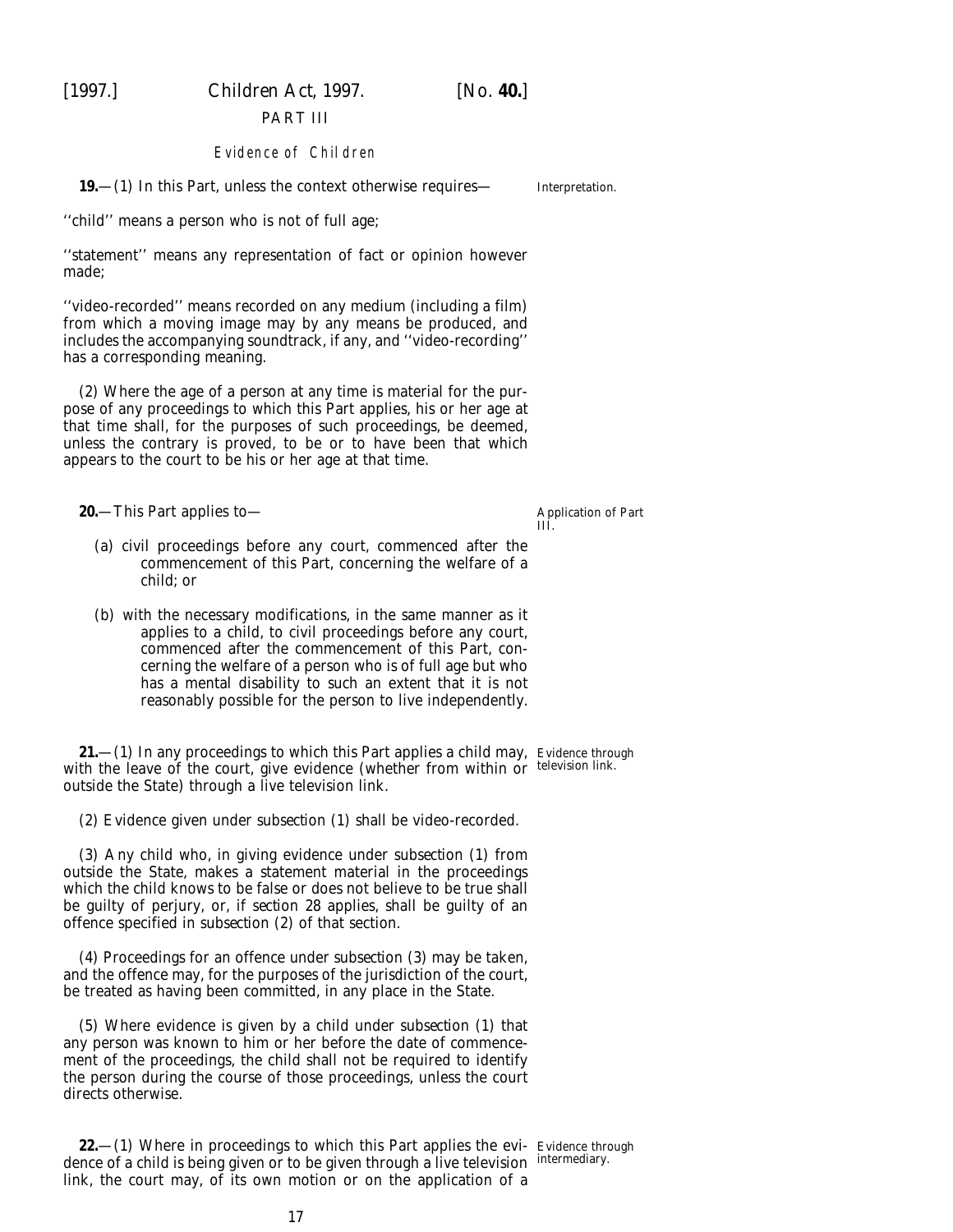party to the proceedings, if satisfied that, having regard to the age or mental condition of the child, any questions to be put to the child should be put through an intermediary, direct that any such question be so put.

(2) Questions put to a child through an intermediary under this section shall be either in the words used by the questioner or in words that convey to the child, in a way that is appropriate to his or her age or mental condition, the meaning of the questions being asked.

(3) An intermediary referred to in *subsection (1)* shall be appointed by the court and shall be a person who, in its opinion, is competent to act as such.

Admissibility of hearsay evidence.

<span id="page-17-0"></span>Pt.III S.22

**23.**—(1) Subject to *subsection (2)*, a statement made by a child shall be admissible as evidence of any fact therein of which direct oral evidence would be admissible in any proceeding to which this Part applies, notwithstanding any rule of law relating to hearsay, where the court considers that—

- (*a*) the child is unable to give evidence by reason of age, or
- (*b*) the giving of oral evidence by the child, either in person or under *section 21*, would not be in the interest of the welfare of the child.
- (2)(*a*) Any statement referred to in *subsection (1)* or any part thereof shall not be admitted in evidence if the court is of the opinion that, in the interests of justice, the statement or that part of the statement ought not to be so admitted.
	- (*b*) In considering whether the statement or any part of the statement ought to be admitted, the court shall have regard to all the circumstances, including any risk that the admission will result in unfairness to any of the parties to the proceedings.

(3) A party proposing to adduce evidence admissible in proceedings to which this Part applies by virtue of *subsection (1)*, shall give to the other party or parties to the proceedings—

(*a*) such notice, if any, of that fact, and

(*b*) such particulars of or relating to the evidence,

as is reasonable and practicable in the circumstances for the purpose of enabling such party or parties to deal with any matter arising from its being hearsay.

(4) *Subsection (3)* shall not apply where the parties concerned agree that it should not apply.

Weight of hearsay evidence.

**<sup>24.</sup>**—(1) In estimating the weight, if any, to be attached to any statement admitted in evidence pursuant to *section* 23, regard shall be had to all the circumstances from which any inference can reasonably be drawn as to its accuracy or otherwise.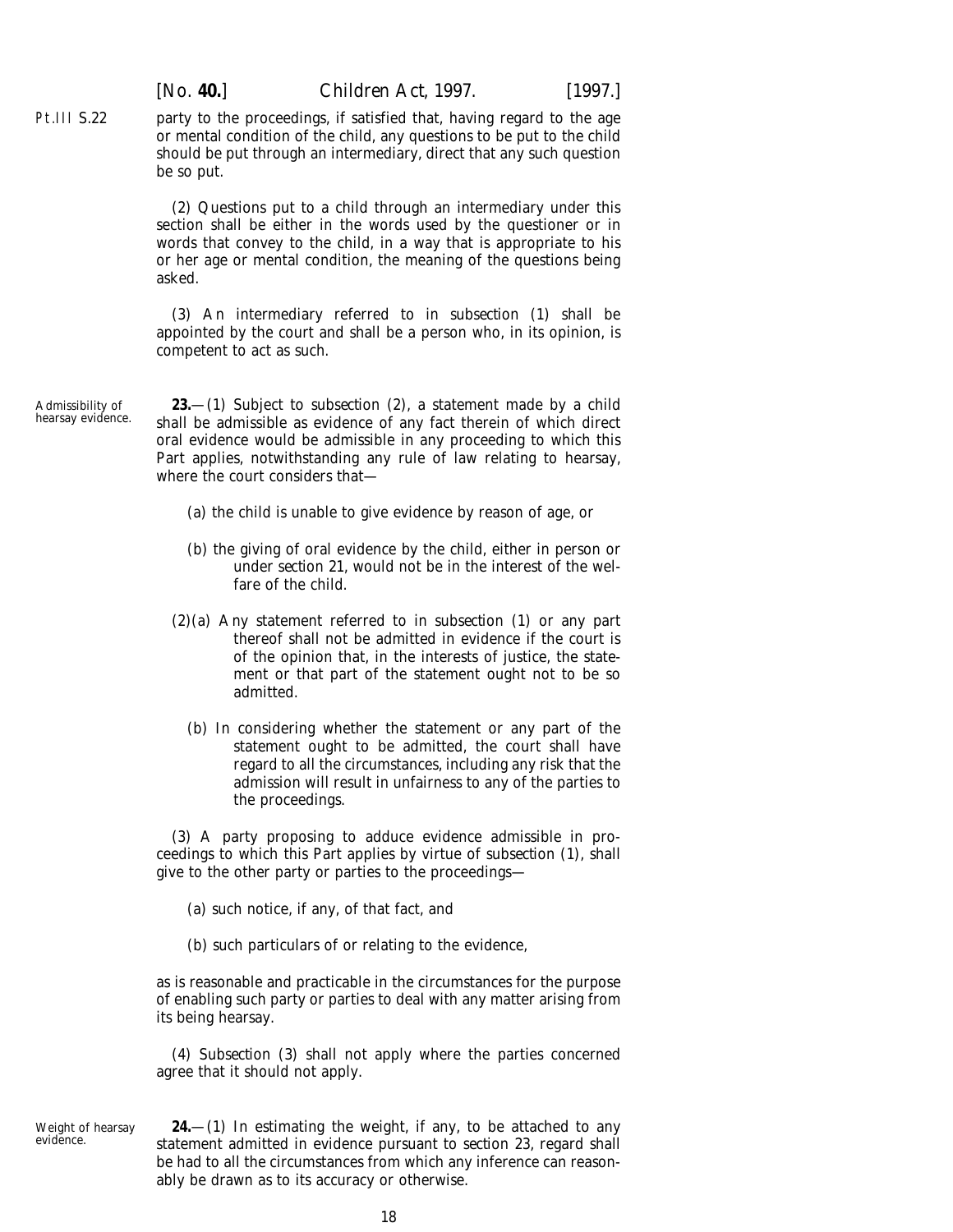<span id="page-18-0"></span>

(2) Regard may be had, in particular, as to whether—

Pt.III S.24

- (*a*) the original statement was made contemporaneously with the occurrence or existence of the matters stated,
- (*b*) the evidence involves multiple hearsay,
- (*c*) any person involved has any motive to conceal or misrepresent matters,
- (*d*) the original statement was an edited account or was made in collaboration with another for a particular purpose, and
- (*e*) the circumstances in which the evidence is adduced as hearsay are such as to suggest an attempt to prevent proper evaluation of its weight.

**25.**—Where information is given in a statement admitted in evi- Evidence as to redibility. dence pursuant to *section 23*—

- (*a*) any evidence which, if the child who originally supplied the information had been called as a witness, would have been admissible as relevant to his or her credibility as a witness shall be admissible for that purpose,
- (*b*) evidence may, with the leave of the court, be given of any matter which, if that child had been called as a witness, could have been put to him or her in cross-examination as relevant to his or her credibility as a witness but of which evidence could not have been adduced by the cross-examining party, and
- (*c*) evidence tending to prove that the child, whether before or after supplying the information, made (whether orally or not) a statement which is inconsistent with it shall, if not already admissible, be admissible for the purpose of showing that the witness has contradicted himself or herself.

**26.**—(1) Where information contained in a document is admissible  $\,$  Copies of in evidence in proceedings to which this Part applies, the information  $\frac{d\overrightarrow{o}c$  updones in may be given in evidence, whether or not the document is still in evidence. existence, by producing a copy of the document, or of the material part of it, authenticated in such manner as the court may approve.

(2) It is immaterial for the purposes of *subsection (1)* how many removes there are between the copy and the original, or by what means (which may include facsimile transmission) the copy was produced or any intermediate copy was made.

(3) In this section ''document'' includes a sound recording and a video-recording.

**27.**—Where in proceedings to which this Part applies the court is Transfer of of the opinion that it is desirable that evidence be taken by live tele-proceedings.vision link or by means of a video-recording and facilities for doing so are not available, it may, by order, transfer the proceedings to a court where those facilities are available and, where such an order is